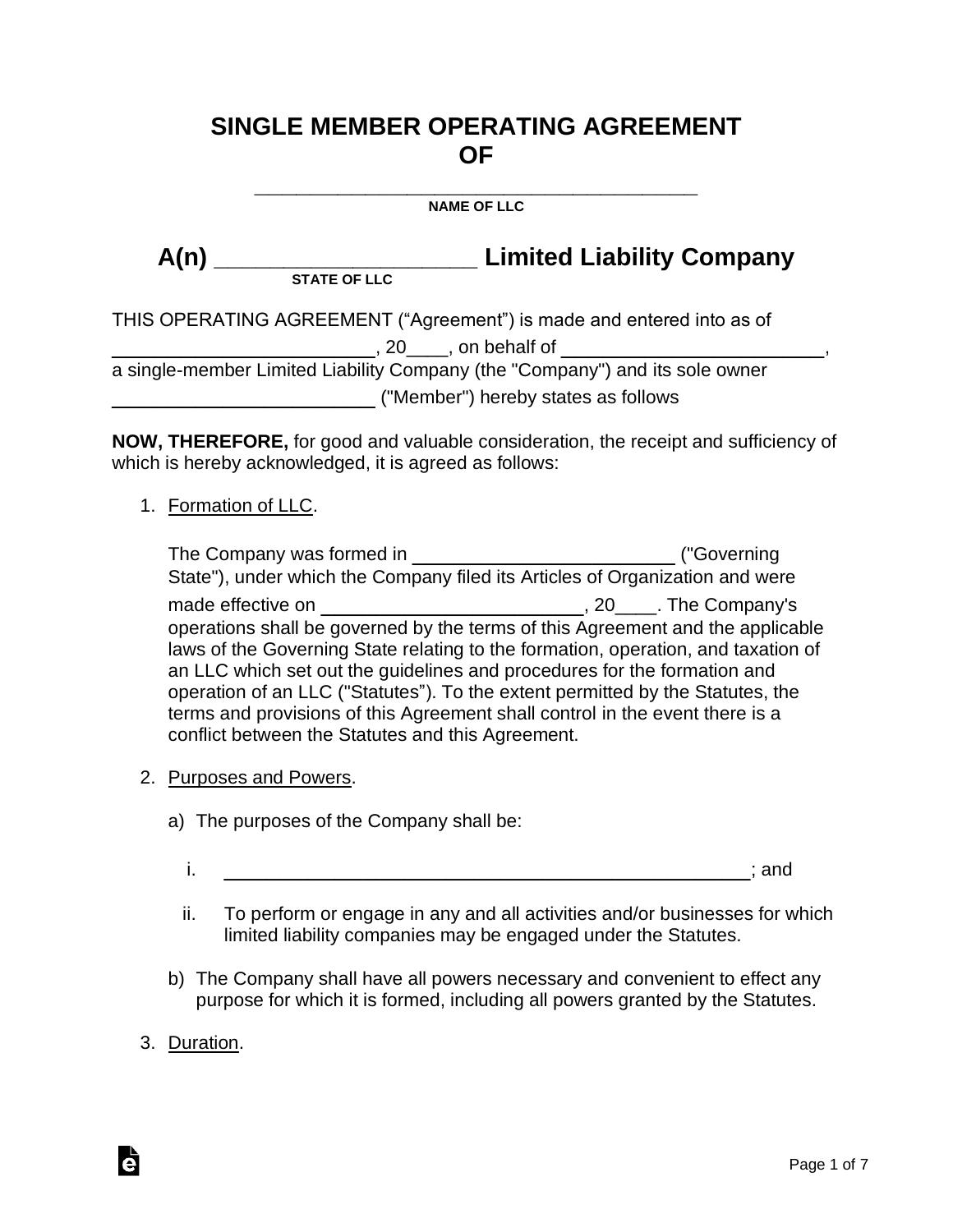The Company shall continue in existence until dissolved, liquidated, or terminated in accordance with the provisions of this Agreement and, to the extent not otherwise superseded by this Agreement, the Statutes.

### 4. Registered Office and Resident Agent.

The Registered Office and Resident Agent of the Company shall be as designated in the initial Articles of Organization/Certificate of Organization or any amendment thereof. The Registered Office and/or Resident Agent may be changed from time to time. Any such change shall be made in accordance with the Statutes, or, if different from the Statutes, in accordance with the provisions of this Agreement. If the Resident Agent ever resigns, the Company shall promptly appoint a successor agent.

# 5. Capital Contributions and Distributions.

The Member may make such capital contributions (each a "Capital Contribution") in such amounts and at such times as the Member shall determine. The Member shall not be obligated to make any Capital Contributions. The Member may take distributions of the capital from time to time in accordance with the limitations imposed by the Statutes.

### 6. Books, Records, and Accounting.

- a) Books and Records. The Company shall maintain complete and accurate books and records of the Company's business and affairs as required by the Statutes and such books and records shall be kept at the Company's Registered Office and shall in all respects be independent of the books, records, and transactions of the Member.
- b) Fiscal Year; Accounting. The Company's fiscal year shall be the calendar year with an ending month of December.

# 7. Member's Capital Accounts.

à

A Capital Account for the Member shall be maintained by the Company. The Member's Capital Account shall reflect the Member's capital contributions and increases for any net income or gain of the Company. The Member's Capital Account shall also reflect decreases for distributions made to the Member and the Member's share of any losses and deductions of the Company.

#### 8. U.S. Federal / State Income Tax Treatment.

The Member intends that the Company, as a single-member LLC, shall be taxed as a sole proprietorship in accordance with the provisions of the Internal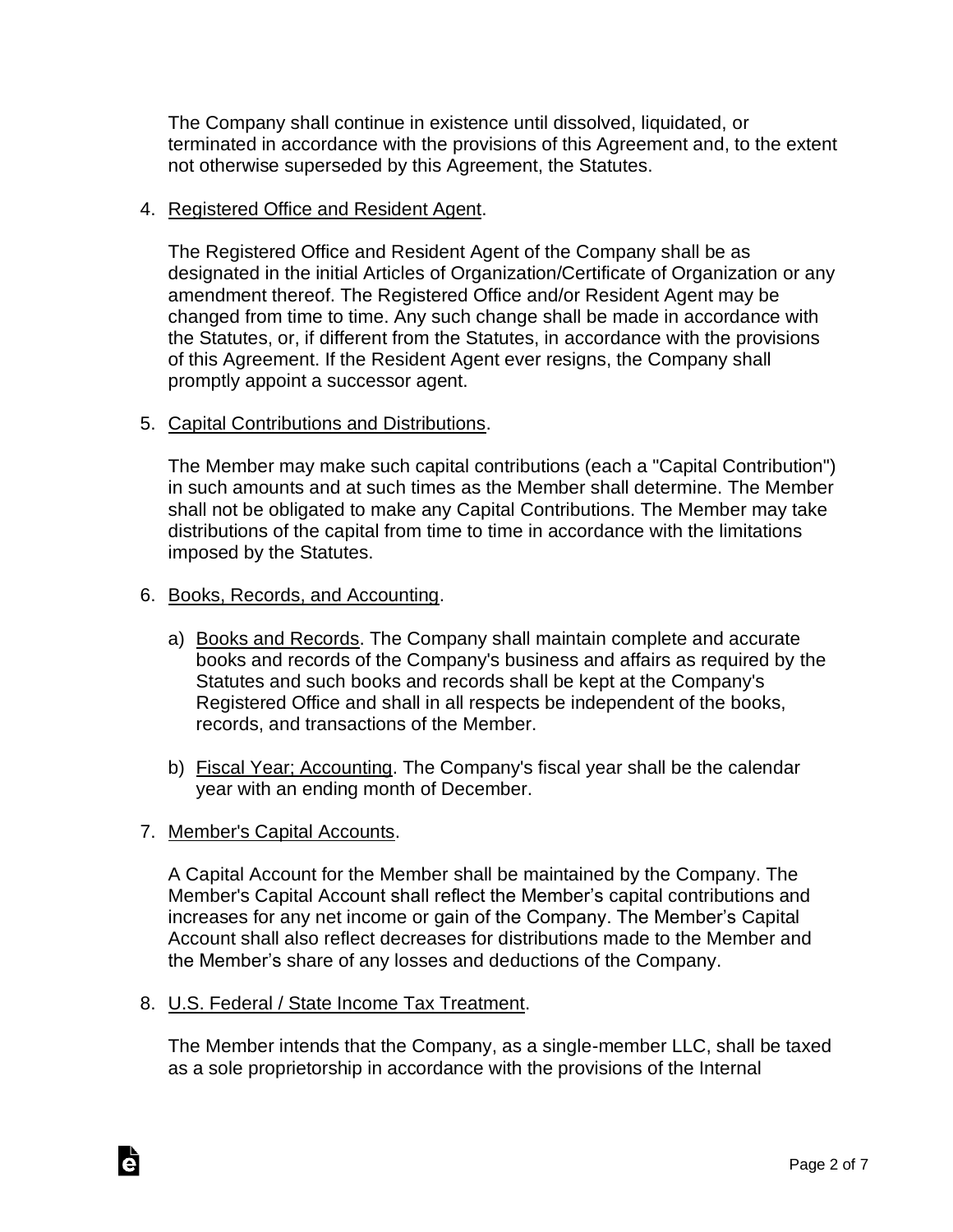Revenue Code. Any provisions herein that may cause the Company not to be taxed as a sole proprietorship shall be inoperative.

- 9. Rights, Powers, and Obligations of the Member.
	- a) Authority. The Member is the sole member of the Company, has sole authority and power to act for or on behalf of the Company, to do any act that would be binding on the Company, or incur any expenditures on behalf of the Company.
	- b) Liability to Third Parties. The Member shall not be liable for the debts, obligations, or liabilities of the Company, including under a judgment, decree, or order of a court.
	- c) Rights, Powers, and Obligations of Manager.

The Company is organized as a "member-managed" limited liability company.

The Member is designated as the initial managing member.

d) Ownership of Company Property.

The Company's assets shall be deemed owned by the Company as an entity, and the Member shall have no ownership interest in such assets or any portion thereof. Title to any or all such Company assets may be held in the name of the Company, one or more nominees, or in "street name," as the Member may determine.

e) Other Activities.

Except as limited by the Statutes, the Member may engage in other business ventures of any nature, including, without limitation by specification, the ownership of another business similar to that operated by the Company. The Company shall not have any right or interest in any such independent ventures or in the income and profits derived therefrom.

# 10.Limitation of Liability; Indemnification.

- a) Limitation of Liability and Indemnification of Member.
	- i. The Member (including, for purposes of this Section, any estate, heir, personal representative, receiver, trustee, successor, assignee and/or transferee of the Member) shall not be liable, responsible or accountable, in damages or otherwise, to the Company or any other person for: (i) any act performed, or the omission to perform any act, within the scope of the power and authority conferred on the Member by this Agreement and/or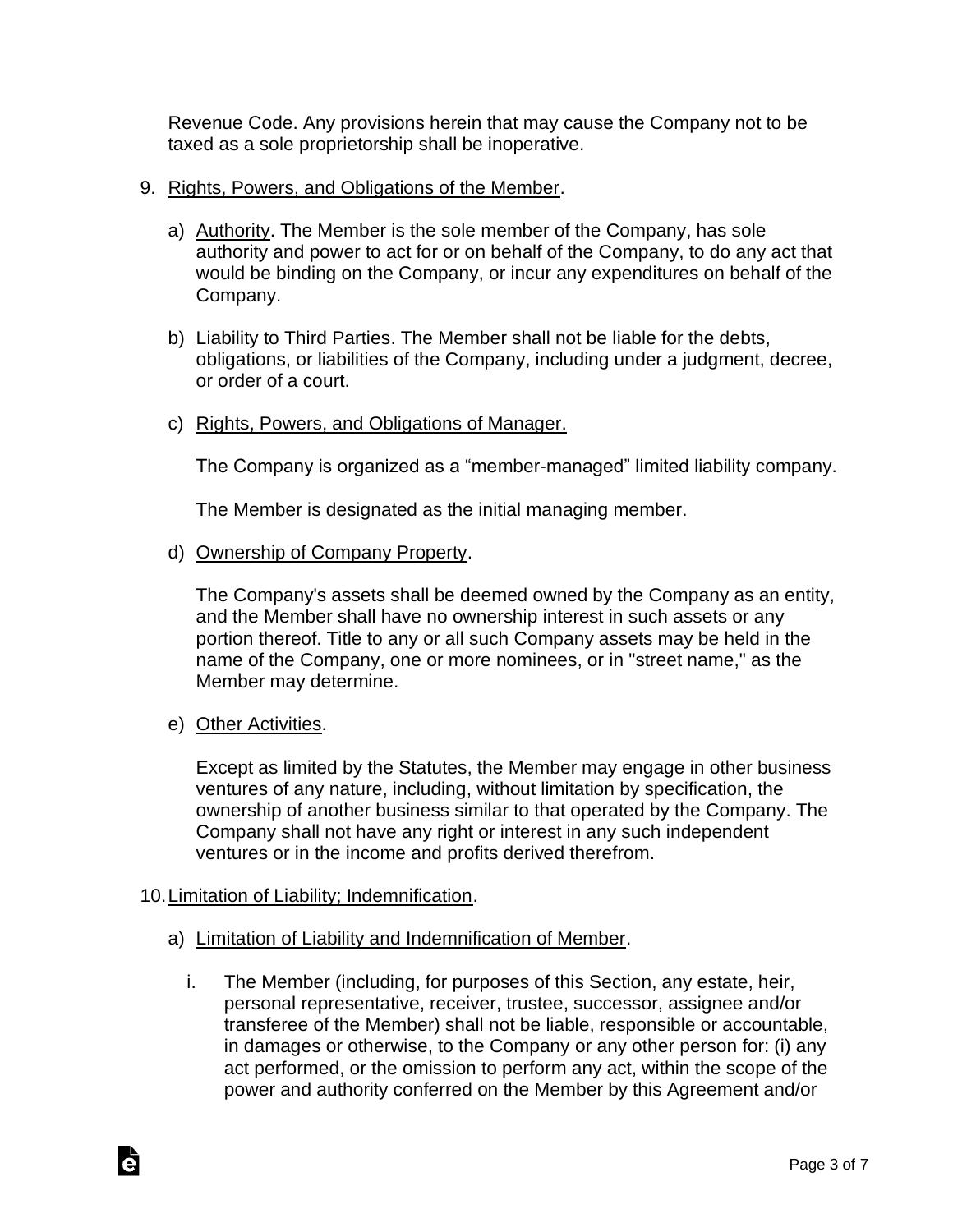by the Statutes except by reason of acts or omissions found by a court of competent jurisdiction upon entry of a final judgment rendered and unappealable or not timely appealed ("Judicially Determined") to constitute fraud, gross negligence, recklessness or intentional misconduct; (ii) the termination of the Company and this Agreement pursuant to the terms hereof; (iii) the performance by the Member of, or the omission by the Member to perform, any act which the Member reasonably believed to be consistent with the advice of attorneys, accountants or other professional advisers to the Company with respect to matters relating to the Company, including actions or omissions determined to constitute violations of law but which were not undertaken in bad faith; or (iv) the conduct of any person selected or engaged by the Member.

- ii. The Company, its receivers, trustees, successors, assignees, and/or transferees shall indemnify, defend and hold the Member harmless from and against any and all liabilities, damages, losses, costs, and expenses of any nature whatsoever, known or unknown, liquidated or unliquidated, that are incurred by the Member (including amounts paid in satisfaction of judgments, in settlement of any action, suit, demand, investigation, claim or proceeding ("Claim"), as fines or penalties) and from and against all legal or other such costs as well as the expenses of investigating or defending against any Claim or threatened or anticipated Claim arising out of, connected with or relating to this Agreement, the Company or its business affairs in any way; provided, that the conduct of the Member which gave rise to the action against the Member is indemnifiable under the standards set forth in this section.
- iii. Upon application, the Member shall be entitled to receive advances to cover the costs of defending or settling any Claim or any threatened or anticipated Claim against the Member that may be subject to indemnification hereunder upon receipt by the Company of any undertaking by or on behalf of the Member to repay such advances to the Company, without interest, if the Member is Judicially Determined not to be entitled to indemnification under this section.
- iv. All rights of the Member to indemnification under this this section shall (i) be cumulative of, and in addition to, any right to which the Member may be entitled to by contract or as a matter of law or equity, and (ii) survive the dissolution, liquidation or termination of the Company as well as the death, removal, incompetency or insolvency of the Member.
- v. The termination of any Claim or threatened Claim against the Member by judgment, order, settlement, or upon a plea of *nolo contendere* or its equivalent shall not, of itself, cause the Member not to be entitled to

Ġ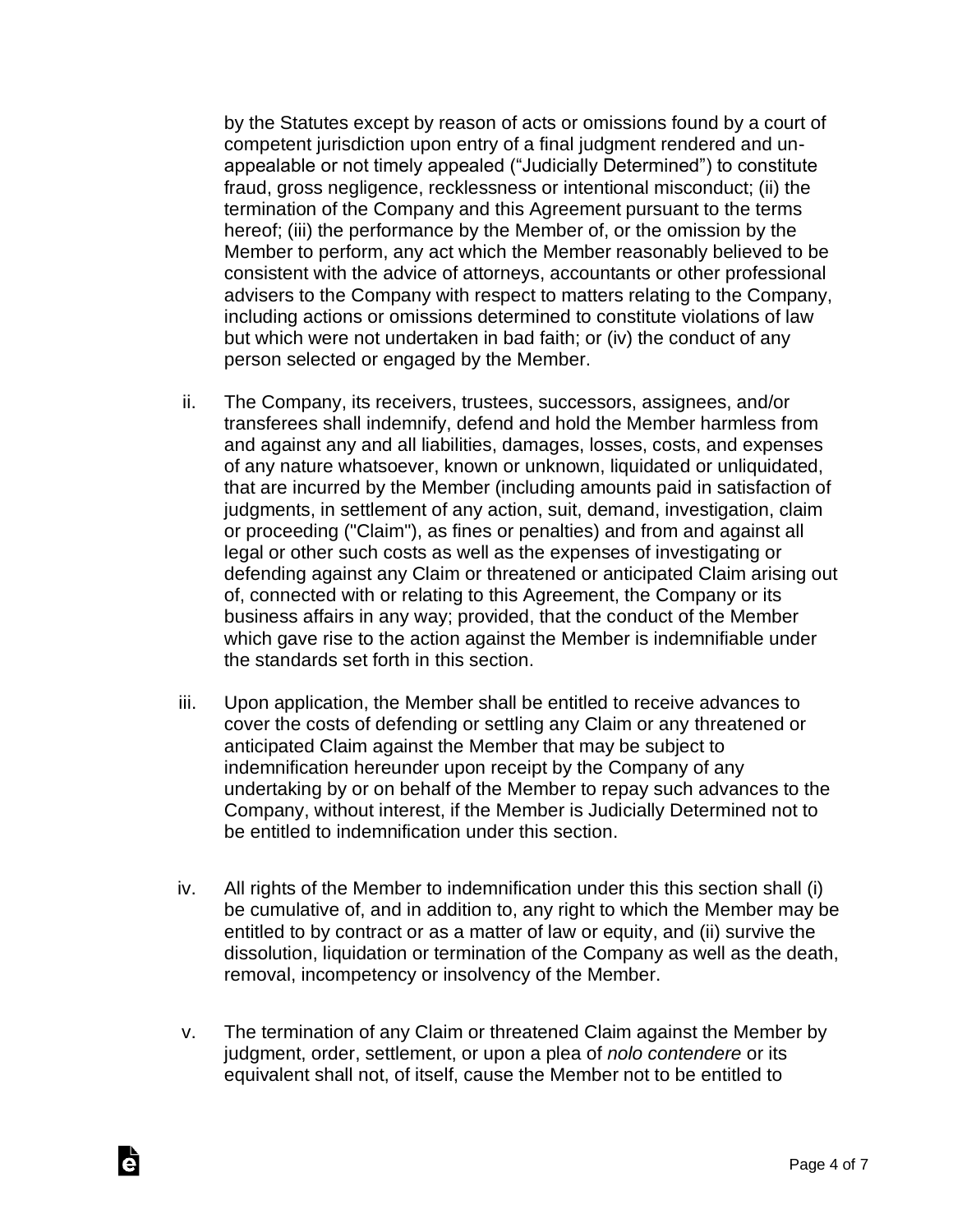indemnification as provided herein unless and until Judicially Determined to not be so entitled.

- 11.Death, Disability, Dissolution.
	- a) Death of Member. Upon the death of the Member, the Company shall be dissolved. By separate written documentation, the Member shall designate and appoint the individual who will wind down the Company's business and transfer or distribute the Member's Interests and Capital Account as designated by the Member or as may otherwise be required by law.
	- b) Disability of Member. Upon the disability of a Member, the Member may continue to act as Manager hereunder or appoint a person to so serve until the Member's Interests and Capital Account of the Member have been transferred or distributed.
	- c) Dissolution. The Company shall dissolve and its affairs shall be wound up on the first to occur of:
		- i. At a time or upon the occurrence of an event specified in the Articles of Organization or this Agreement.
		- ii. The determination by the Member that the Company shall be dissolved.
- 12.Miscellaneous Provisions.
	- a) Article Headings. The Article headings and numbers contained in this Agreement have been inserted only as a matter of convenience and for reference and in no way shall be construed to define, limit or describe the scope or intent of any provision of this Agreement.
	- b) Entire Agreement. This Agreement constitutes the entire agreement between the Member and the Company. This Agreement supersedes any and all other agreements, either oral or written, between said parties with respect to the subject matter hereof.
	- c) Severability. The invalidity or unenforceability of any particular provision of this Agreement shall not affect the other provisions hereof, and this Agreement shall be construed in all respects as if such invalid or unenforceable provisions were omitted.
	- d) Amendment. This Agreement may be amended or revoked at any time by a written document executed by the Member.
	- e) Binding Effect. Subject to the provisions of this Agreement relating to transferability, this Agreement will be binding upon and shall inure to the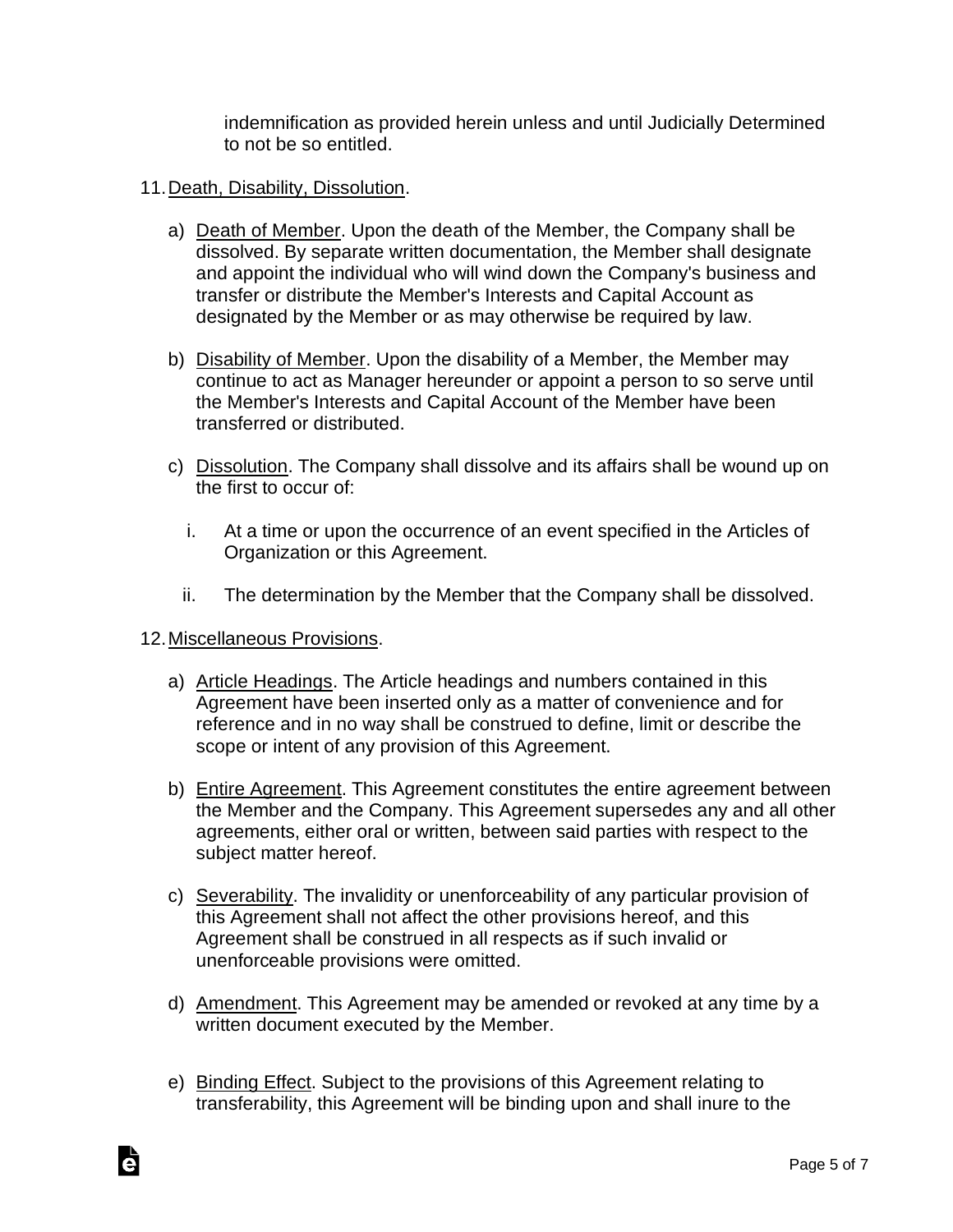benefit of the parties, and their respective distributees, heirs, successors, and assigns.

f) Governing Law. This Agreement is being executed and delivered in the Governing State and shall be governed by, construed, and enforced in accordance with the laws of the Governing State.

**IN WITNESS WHEREOF**, the Member has hereunto set such Member's hand as of the day and year first above written.

| Member's Signature: | Date: |
|---------------------|-------|
|                     |       |

Print Name: \_\_\_\_\_\_\_\_\_\_\_\_\_\_\_\_\_\_\_\_\_\_\_\_\_\_\_\_

G